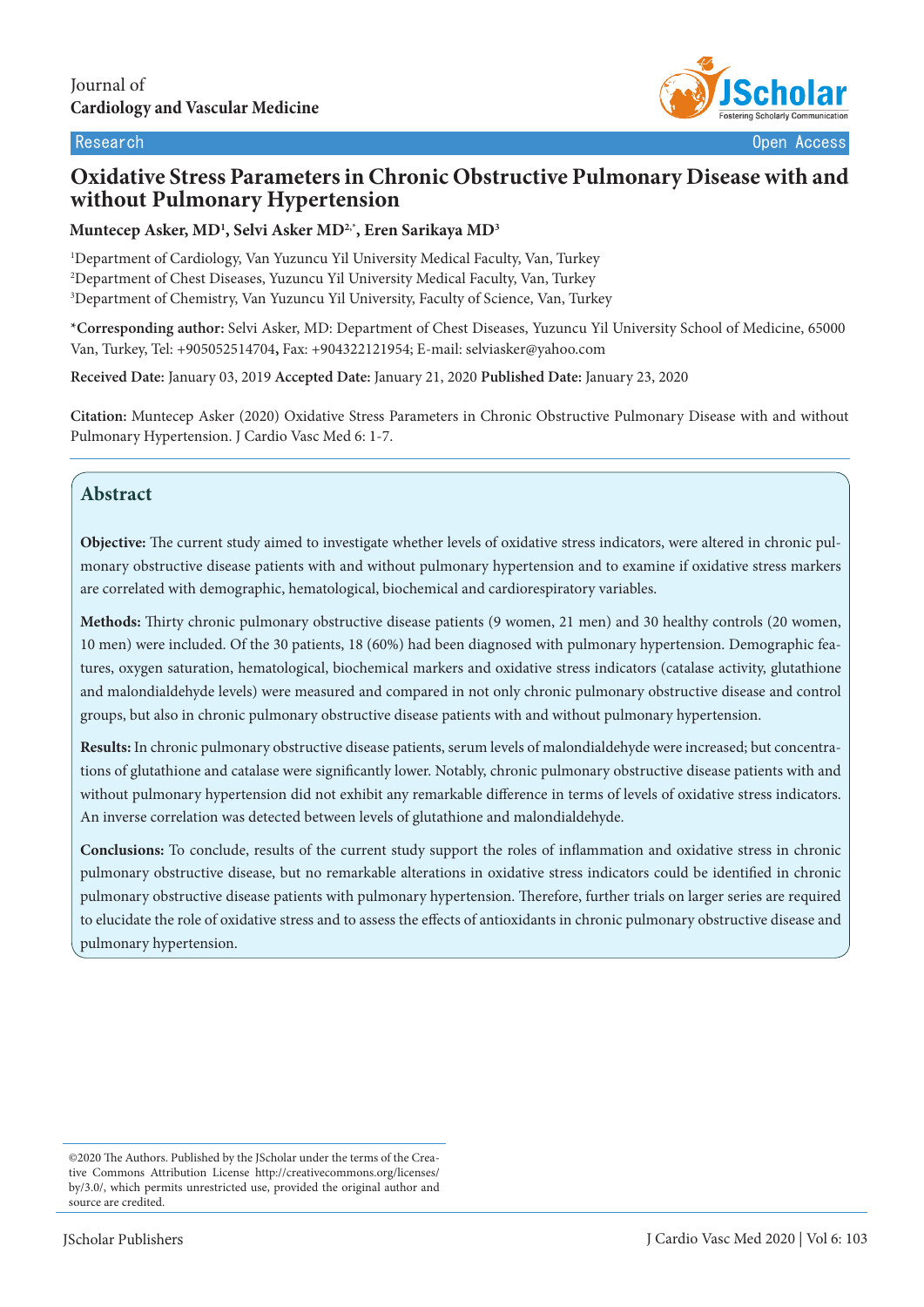### **Introduction**

Chronic obstructive pulmonary disease (COPD) is an incurable but preventable respiratory disease with a high prevalence that is on the way to becoming one of the most common causes of death worldwide [1,2]. It is characterized by persistent progressive airflow limitation and hyperinflation enhanced by systemic and respiratory chronic inflammation. Tobacco smoke and airborne particulate matter may elicit the production and release of oxidative stressors in the airways [2,3]. The pathophysiology underlying COPD has not been completely understood yet. Products of oxidative stress may facilitate a series of inflammatory reactions leading to the pathogenesis of COPD [4].

Oxidative stress occurs when free radicals and other reactive species overwhelm the availability of antioxidants. Reactive oxygen species, reactive nitrogen species, and their counterpart antioxidant agents are essential for physiological signalling and host defense, as well as for the evolution and persistence of inflammation. When their normal steady-state is disturbed, imbalances between oxidants and antioxidants may provoke pathological reactions causing a range of nonrespiratory and respiratory diseases, particularly COPD [4].

The role of oxidative stress in COPD has been well established, but the occasion for pulmonary hypertension (PHT) co-existing with COPD is still under debate [5,6]. Pulmonary hypertension may occur as a complication of COPD and is linked with a negative prognosis [7,8]. Pulmonary vascular remodelling and vasoconstriction due to hypoxia contribute to the pathogenesis of PHT in the setting of COPD [5]. In animal models of PHT, increased pulmonary arterial pressure was related with increased oxidative stress [9]. Moreover, pulmonary oxidant/ antioxidant balance has been investigated in various forms of PHT and reduced antioxidant enzyme activity was detected in patients with severe PHT [9]. Joppa et al. have demonstrated the imbalance between oxidative stress and antioxidants in COPD patients and alterations in antioxidant levels of COPD patients with mild-moderate PHT were similar to those of patients without PHT [5].

In spite of these data, the relationship between oxidative stress in COPD patients with and without PHT has not been fully elucidated yet. The current study was performed in order to evaluate the alterations of oxidative stress markers, catalase, glutathione, and malondialdehyde in COPD patients with and without PHT. In addition, any possible correlations of these oxidative stress markers with demographic, clinical and biochemical variables were investigated.

### **Method**

**Study Design:** This cross-sectional, clinical study was performed in the chest diseases department of a university hospital after the approval of the local Institutional Review Board. Written informed consent was obtained from all participants and the study was carried out between June 2013 and August 2013 in accordance with the principles of the Helsinki Declaration of 1975, as revised in 2000.

Thirty COPD patients (9 women, 21 men) and 30 healthy controls (20 women, 10 men) were included. Of the 30 COPD patients, 18 (60%) had been diagnosed with PHT. Demographic features of patients, as well as oxygen saturation, left ventricular ejection fraction measured by echocardiography, serum levels of haemoglobin (Hb), hematocrit (Hct), low-density lipoproteins (LDL), triglycerides (TG), high-density lipoproteins (HDL), cholesterol, C-reactive protein (CRP), fibrin degradation product (D-dimer), catalase (CAT), glutathione (GSH), and malondialdehyde (MDA) were measured. Chronic obstructive pulmonary disease patients with and without PHT and controls were compared in terms of these aforementioned demographic, hematological, biochemical and cardiorespiratory variables.

Exclusion criteria were composed of infectious diseases, acute respiratory distress, obstructive sleep apnea, pulmonary embolism, heart failure, malignancy, autoimmune disorders, recent surgery, endocrine, hepatic or renal diseases, interstitial lung disease and left ventricular failure in the last 3 months prior to the study. Besides the absence of the previous diagnosis of the studied diseases were excluded from the study. The control group comprised healthy adult volunteers with no history of smoking.

The diagnosis of COPD was established with respect to the guidelines of the American Thoracic Society [10]. Pulmonary hypertension was described as mean pulmonary artery pressure >20 mmHg [11]. Pulmonary hypertension patients suffered from dyspnea after minimal or moderate exertion and PHT was attributed to COPD in our patients.

**Measurement of pulmonary artery pressures:**  As recommended by the European Society of Cardiology, Doppler echocardiography was used to evaluate mean and systolic pulmonary artery pressures [11]. Doppler interrogation of the tricuspid and pulmonic valves was considered as one of the first steps in evaluation. The pulmonary arterial pressure was calculated using the measurement of the peak velocity of the tricuspid regurgitation flow by continuous Doppler wave, pulsed Doppler recordings of time-to-peak velocity curves of pulmonary artery blood flow and right ventricular outflow tract [14].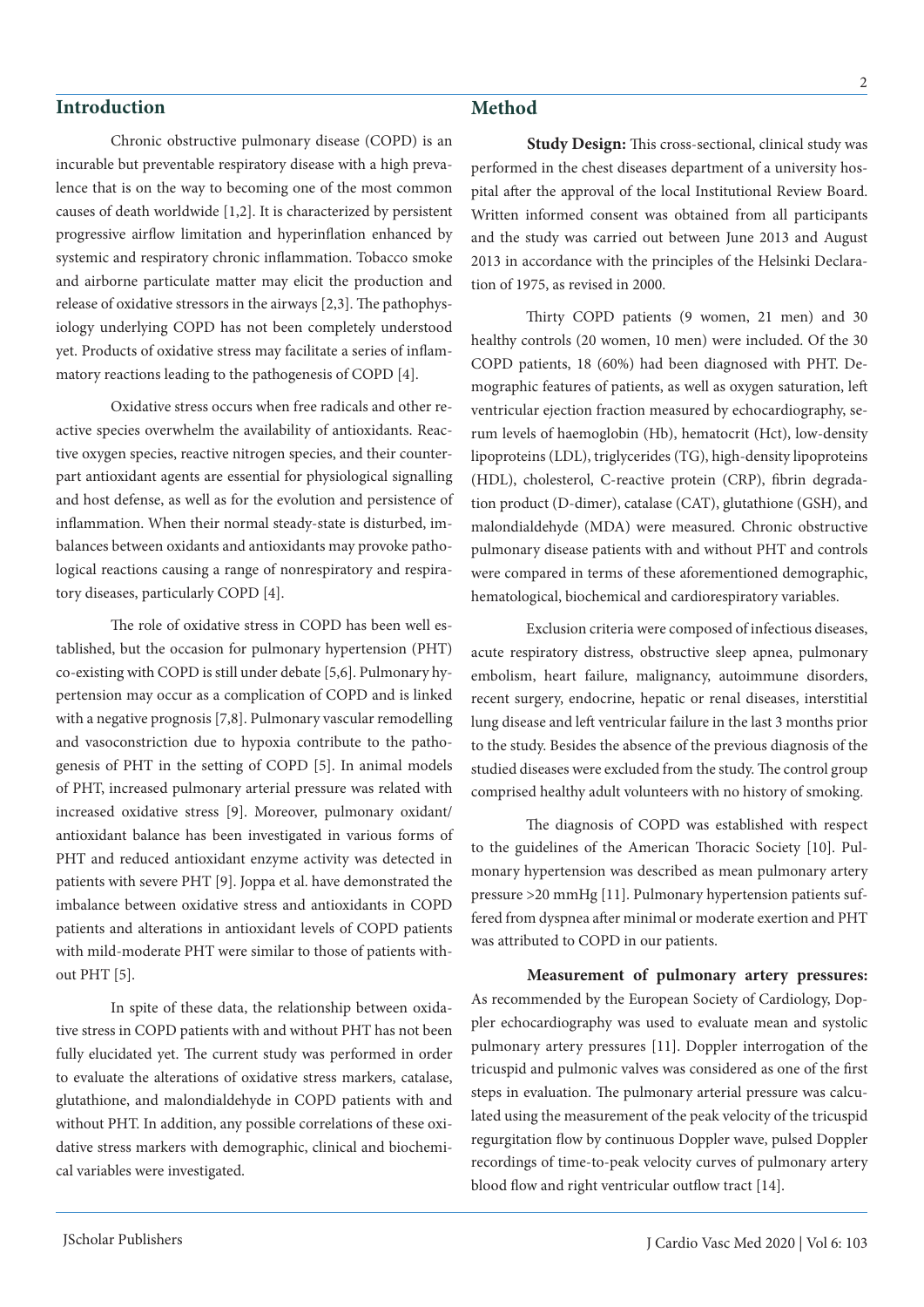**Biochemical analyses:** Blood samples were obtained by peripheral venipuncture early in the morning (06:00-08:00 A.M) from antecubital veins after an overnight fasting period. Before the blood samples were taken for hematological and biochemical analyses, patients were kept resting for 30 minutes. Strenuous exercise and smoking have been avoided the day before the collection of blood samples. Separation of sera from blood cells was accomplished by centrifugation at 4000 g for 15 minutes. Serum samples were maintained at -80°C until measurement. The assignment of CAT activity was made with respect to the Aeibi method in which  $H_2O_2$  was used as a substrate [12]. Measurement of MDA was carried out spectrophotometrically based on the reaction between thiobarbiturate and MDA using Thiobarbituric acid–reacting substance (TBARS) assay. Glutathione levels were determined with respect to the methodology described by Beutler et al [13]. Analyses were made using a Shimadzu UV-1800 UV-VIS spectrophotometer device (Shimadzu Corp., Kyoto, Japan).

**Statistical Analyses:** Analysis of data was made via the Statistical Package for Social Sciences (SPSS) software version 20 for Windows (SPSS Inc, Chicago, IL). The conformability of the univariate data to the normal distribution was examined using the Kolmogorov-Smirnov test. Parameters that display normal distribution were evaluated with parametric methods, whereas variables without a normal distribution were analyzed via non-parametric methods. For variables with normal distribution, the correlation was assessed with the Pearson Correlation test. In case variables did not display normal distribution, Spearman's rho test was utilized. A one-way ANOVA test was used to evaluate the differences among groups. Quantitative variables were expressed as either mean±standard deviation or median-interquartile range. The confidence interval was set at 95% and a difference was termed as statistically significant if p  $< 0.05$ .

# **Results**

The average age for the whole population was 57.68±7.60 and COPD patients were significantly older than the control group (59.83±8.03 *vs* 55.53±6.60, p=0.027). No significant difference was noted between COPD patients with and without PHT regarding age (p=0.786).

Analysis of data has shown that levels of MDA ( $p$ <0.001) and CRP (p<0.001) were increased in COPD patients. In contrary, oxygen saturation ( $p<0.001$ ), ejection fraction ( $p=0.002$ ), serum levels of GSH ( $p<0.001$ ) and CAT ( $p<0.001$ ) were significantly lower in COPD patients (Table 1).

**(**Table 2**)** demonstrates a comparative presentation of all variables under investigation in COPD group with PHT (n=18, 60%) and without PHT (n=12, 40%). Notably, 2 subgroups of COPD did not exhibit any remarkable difference in terms of oxidative stress indicators MDA, GSH, and CAT activity.

Results of correlation analysis in the whole group are plotted in (Table 3**)**. Malondialdehyde was inversely correlated with oxygen saturation and ejection fraction. Serum GSH levels were found to be inversely correlated with MDA levels. The inverse correlations were detected between CRP and ejection fraction as well as between D-dimer and oxygen saturation.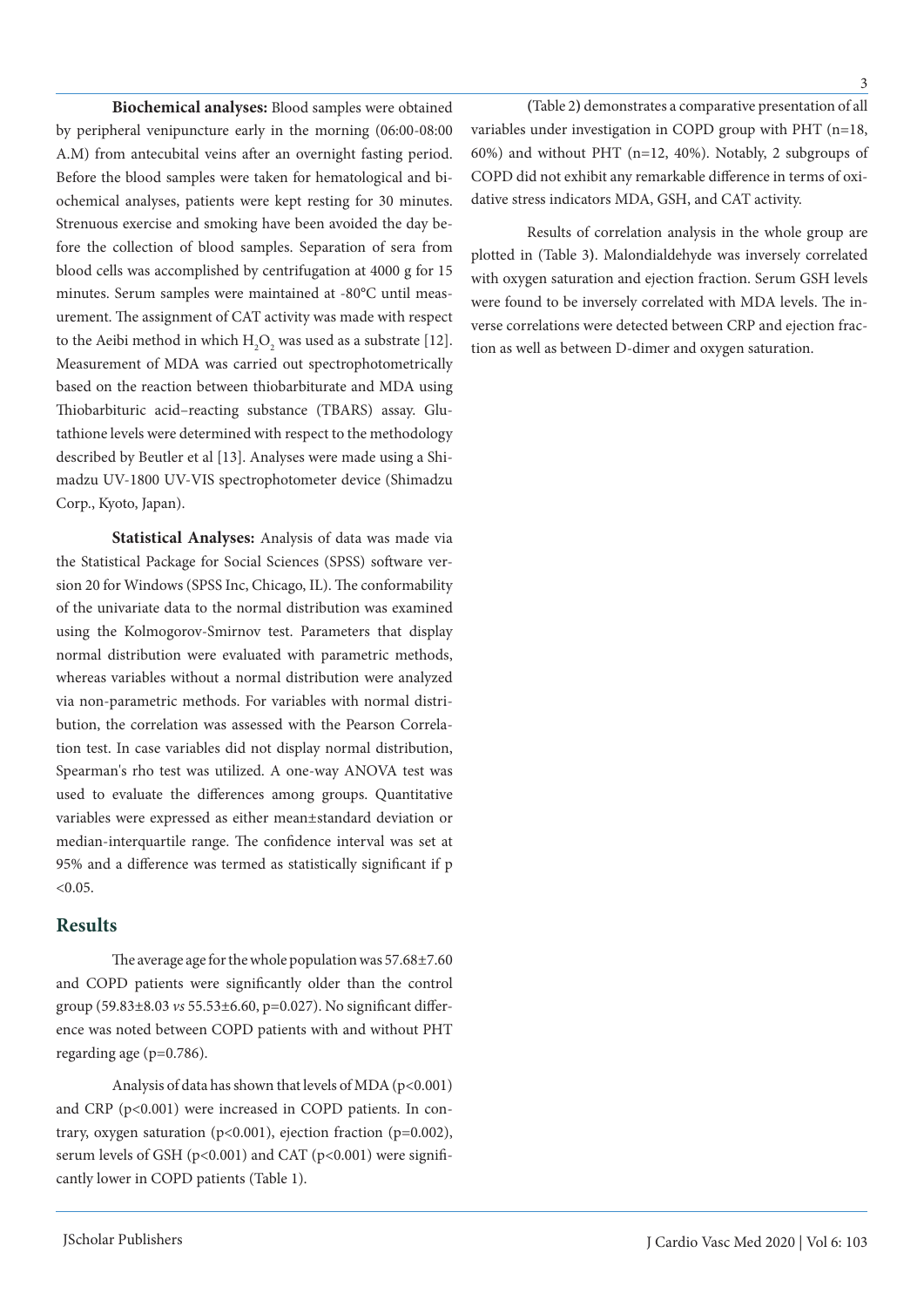|                         | Control            | <b>COPD</b>         | $p$ Value  |  |
|-------------------------|--------------------|---------------------|------------|--|
| GSH (U/ml)              | $0.159 \pm 0.47$   | $0.024 \pm 0.013$   | $< 0.001*$ |  |
| MDA (nmol/ml)           | $0.179 \pm 0.057$  | $0.871 \pm 0.265$   | $< 0.001*$ |  |
| Hb(g/dl)                | $14.76 \pm 1.50$   | $15.42 \pm 1.75$    | 0.124      |  |
| Hct(%)                  | 44.38±4.51         | $48.06 \pm 6.09$    | $0.010*$   |  |
| $LDL$ (mg/dL)           | $109.40 \pm 31.08$ | 98.97±38.22         | 0.251      |  |
| TG (mg/dL)              | $116.77 \pm 81.12$ | $126.63 \pm 56.92$  | 0.588      |  |
| $HDL$ (mg/dL)           | $45.77 \pm 10.80$  | $39.20 \pm 7.50$    | $0.009*$   |  |
| Cholesterol (mg/dL)     | $178.73 \pm 41.25$ | $163.23 \pm 45.67$  | 0.173      |  |
| D-dimer $(\mu g/l)$     | 152.93±95.29       | $228.70 \pm 216.63$ | 0.087      |  |
| EF(%)                   | 64.07±4.81         | $60.27 \pm 4.07$    | $0.002*$   |  |
| $O2$ saturation (%)     | $96.97 \pm 1.67$   | $83.60 \pm 5.44$    | $< 0.001*$ |  |
| CAT <sup>†</sup> (U/ml) | $0.002 - 0.002$    | $0.0004 - 0.000$    | $< 0.001*$ |  |
| $CRP†$ (mg/l)           | $0.400 - 0.388$    | $0.670 - 0.648$     | $< 0.001*$ |  |

Table 1. Overview of parameters under investigation in COPD patients and the control group.

(**Abbreviations:** COPD: chronic obstructive pulmonary disease; GSH: glutathione peroxidase; MDA: malondialdehyde; Hb: hemoglobin; Hct: hematocrit; LDL: low-density lipoproteins; TG: triglycerides; HDL: high-density lipoproteins; EF: ejection fraction; CAT: catalase; CRP: C-reactive protein; \*: statistically significant; †: expressed as median-interquartile

|                         | $PHT$ (-)       | $PHT (+)$        | $p$ Value |
|-------------------------|-----------------|------------------|-----------|
| GSH (U/ml)              | $0.023 - 0.008$ | $0.022 - 0.015$  | 0.385     |
| MDA (nmol/ml)           | $0.769 - 0.613$ | $0.801 - 0.265$  | 0.362     |
| Hb(g/dl)                | 15.35-1.10      | $15.80 \pm 3.35$ | 0.539     |
| Hct (%)                 | 47.45-5.92      | 49.45-11.80      | 0.672     |
| $LDL$ (mg/dL)           | 124.00-39.50    | 85.50-62.25      | $0.046*$  |
| TG (mg/dL)              | 152.00-119.75   | 105.00-64.50     | $0.038*$  |
| $HDL$ (mg/dL)           | 40.50-10.25     | 43.00-12.50      | 0.298     |
| Cholesterol (mg/dL)     | 193.00-52.25    | 160.00-53.25     | 0.117     |
| D-dimer $(\mu g/l)$     | 167.00-156.00   | 140.00-213.00    | 0.882     |
| EF(%)                   | 60.00-7.50      | 60.00-6.25       | 0.687     |
| $O_2$ saturation $(\%)$ | 86.00-5.25      | 82.00-9.00       | 0.089     |
| CAT (U/ml)              | 0.0004-0.0003   | 0.0004-0.0004    | 0.866     |
| $CRP$ (mg/l)            | $0.67 - 0.66$   | $0.67 - 0.70$    | 0.799     |

**Table 2.** Comparison of COPD patients with and without PHT†.

(**Abbreviations:** COPD: chronic obstructive pulmonary disease; GSH: glutathione peroxidase; MDA: malondialdehyde; Hb: hemoglobin; Hct: hematocrit; LDL: low-density lipoproteins; TG: triglycerides; HDL: high-density lipoproteins; EF: ejection fraction; CAT: catalase; CRP: C-reactive protein; \*: statistically significant)

†: All data have been expressed as a median-interquartile range.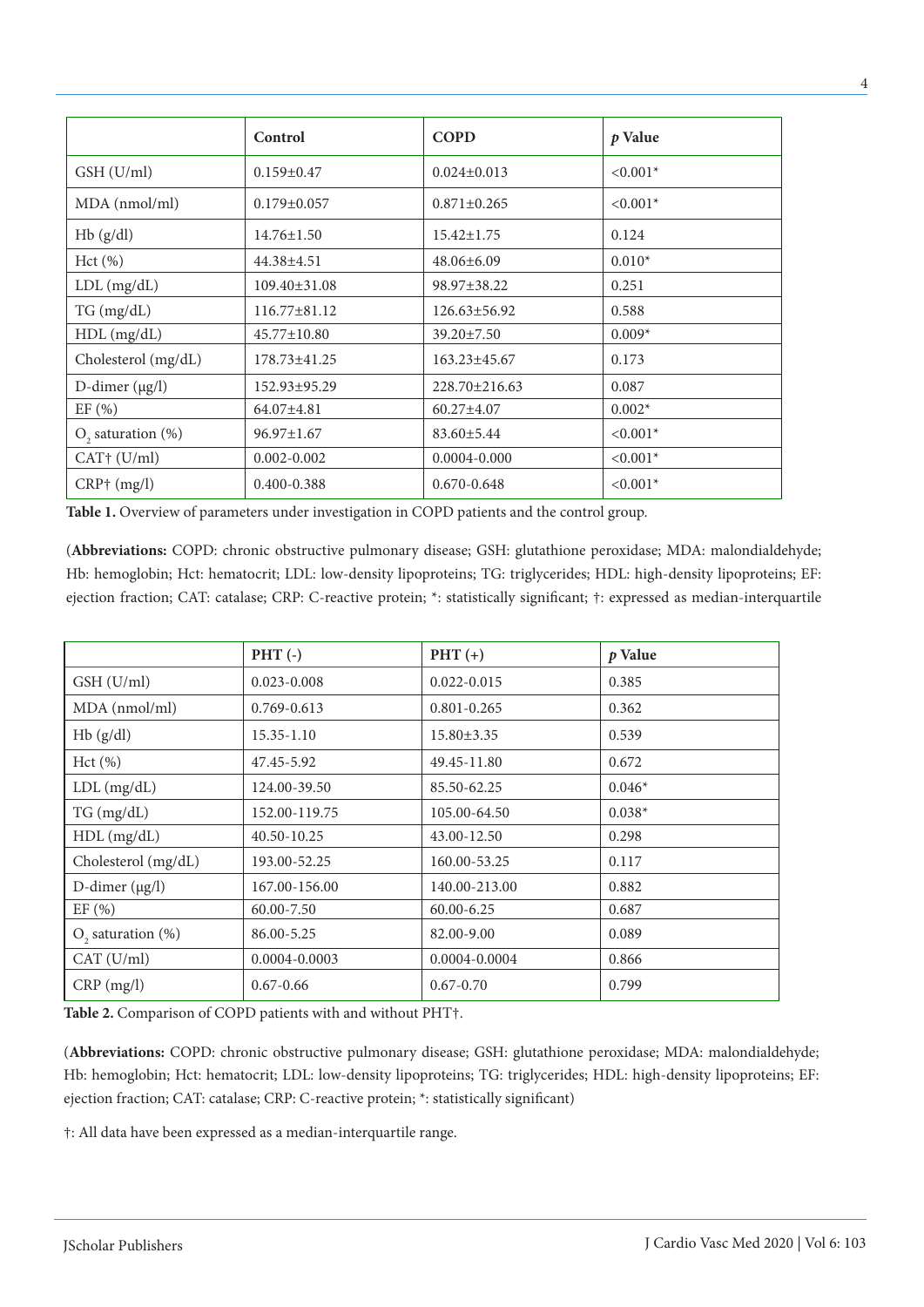|                                                                  | Cholesterol                                                                                                                                                                                                                                            | <b>CRP</b>                                             | 0.012                                                                                                                                                                                                     | $-0.327$ |  |  |
|------------------------------------------------------------------|--------------------------------------------------------------------------------------------------------------------------------------------------------------------------------------------------------------------------------------------------------|--------------------------------------------------------|-----------------------------------------------------------------------------------------------------------------------------------------------------------------------------------------------------------|----------|--|--|
|                                                                  | <b>CRP</b>                                                                                                                                                                                                                                             | EF                                                     | 0.002                                                                                                                                                                                                     | $-0.392$ |  |  |
|                                                                  | D-dimer                                                                                                                                                                                                                                                | $O$ , saturation                                       | 0.022                                                                                                                                                                                                     | $-0.301$ |  |  |
|                                                                  | Table 3. Correlation of biochemical, inflammatory and cardiorespiratory variables in the whole study population.                                                                                                                                       |                                                        |                                                                                                                                                                                                           |          |  |  |
|                                                                  | (Abbreviations: GSH: glutathione peroxidase; MDA: malondialdehyde; Hct: hematocrit; LDL: low-density lipoproteins; TG:<br>triglycerides; HDL: high-density lipoproteins; EF: ejection fraction; CRP: C-reactive protein; *: statistically significant) |                                                        |                                                                                                                                                                                                           |          |  |  |
| <b>Discussion</b>                                                |                                                                                                                                                                                                                                                        |                                                        | that oxidative stress is increased in patients with PHT. The results<br>of the present study do not support these findings who have re-<br>ported a decreased antioxidant enzyme activity in the lungs of |          |  |  |
| In this study, we aimed to investigate whether serum             |                                                                                                                                                                                                                                                        |                                                        |                                                                                                                                                                                                           |          |  |  |
|                                                                  | levels of oxidative stress markers were altered in COPD patients<br>with and without PHT. Furthermore, we tested if any correlations                                                                                                                   |                                                        | patients with severe PHT [15].                                                                                                                                                                            |          |  |  |
| existed between these hematological, biochemical or clinical pa- |                                                                                                                                                                                                                                                        | Attributed to the complex interaction of molecules and |                                                                                                                                                                                                           |          |  |  |
| rameters. Our results have shown that oxidative stress markers   |                                                                                                                                                                                                                                                        |                                                        | enzymes in inflammatory and oxidative cascade, some of our                                                                                                                                                |          |  |  |

**Variable Correlate** *p* **Value r** Age MDA 0.032 0.282

Hct 1.0019 -0.307

MDA 0.001 0.418 TG 0.004 0.375

EF  $\begin{array}{|c|c|c|c|c|c|c|c|} \hline 0.025 & \hspace{1cm} -0.293 \ \hline \end{array}$  $O<sub>s</sub>$  saturation  $\vert$  <0.001  $\vert$  -0.536

TG 0.005 0.361 Cholesterol  $\vert$  <0.001  $\vert$  -0.536

HDL 0.032 -0.282 Cholesterol  $\vert$  <0.001 0.514

Oxidation is a critical factor in the pathogenesis and pathophysiology of COPD [1,3]. Oxidative stress may have a deleterious impact on the prognosis and if so, adequate supplementation with antioxidants may be beneficial for COPD patients [2].

are altered in COPD; however, no noteworthy differences could be determined between COPD patients with and without PHT.

Higher levels of CRP and MDA in COPD patients remind an inflammatory basis linked with oxidative stress in the pathophysiology of COPD. In accordance with this data, we detected lower levels of CAT and GSH in our series. From this point of view, our results are similar to those of Joppa *et al.* [5]. Joppa et al. reported that there are decreased levels of GSH in COPD patients with PHT this group and this may be due to the fact that these peptides serve both in pathophysiology and pulmonary vascular physiology [5]. However, in the present study, no differences could be found COPD patients with and without PHT regarding oxidative stress indicators. Controversially, Cracowski *et al.* have reported increased markers of lipid peroxidation (such as MDA) in severe PHT patients [15]. They stated

nteraction of molecules and enzymes in inflammatory and oxidative cascade, some of our findings are contradictory to some publications in the literature. For instance, Liu *et al.* also noted increased expression of GSH in patients with PHT, highlighting its critical role in vascular homeostasis [16]. Therefore, these molecules may have multiple functions and predominating functions may vary under different physiological circumstances. Doubtlessly, deficiency of GSH is consistent with increased oxidative stress and the eventual injury is supposed to be a crucial step in the subsequent steps of pathogenesis [8].

It must be kept in mind that reactive oxygen species in pulmonary circulation are balanced by the counter activity of antioxidant mechanisms. Levels of MDA have been associated with the severity of pulmonary functions in COPD [17] and a direct relationship was established between glutathione peroxidase levels and forced expiratory volume in one second [3]. In the lung, GSH and CAT serve as hydrogen peroxide-scavenging enzymes, and in agreement with the data in the literature, we came across a lower GSH activity in COPD patients [4].

With respect to the potential role of lipid peroxidation in the progression of COPD, an association between oxidative

**GSH** 

MDA

LDL

TG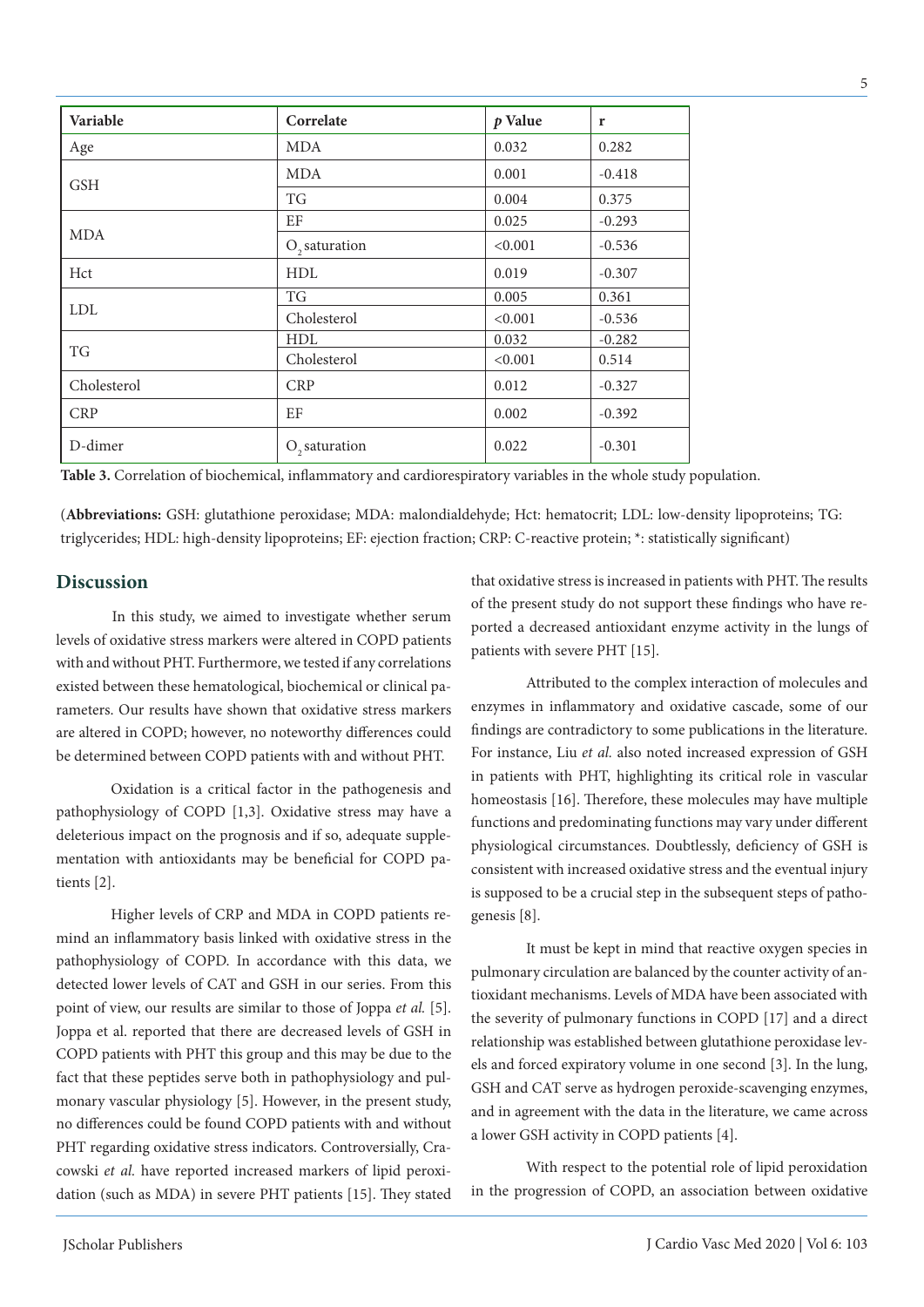stress and PHT may be remembered. Nevertheless, the results of the present study seem not to support such an association. Effective therapeutic antioxidant measures are needed to control COPD, PHT and other respiratory diseases

In the present study, serum levels of malondialdehyde and glutathione, and catalase activity did not differ between COPD patients with and without PHT. Although the reason for this insignificance could not be explained, perhaps not the pulmonary artery pressure but the evaluation of right ventricle (RV) discriminate the difference in oxidative stress, measured by the size of the RV, TAPSE, FAC, S wave or even cardiac output (measured on catheterization). This theory may be studied in the near future.

Herein, the diagnosis of pulmonary hypertension was established by echocardiographic measurements. Recently, Doppler echocardiography has gained popularity in the last 2 decades for non-invasive estimation of PHT [18]. However, in patients with COPD, echocardiography has been reported to perform variable in the assessment of PHT [19]. The diagnosis of PHT constitutes the major limitation of the present study. A small sample size and cross-sectional design constitute other limitations of this study. Single measurements are prone to be influenced by many conditions and may not always reflect the actual state. Moreover, lack of control of genetic, social, ethnic and environmental factors may restrict the extrapolation of our results to larger populations. In addition, PHT is not a standard and uniform entity and it may present in various clinical forms. Finally, there is no match of sex and age between COPD patients and the control group. Limitations of the TBARS method should also be expressed. TBARS tests rarely measure the free MDA content of the lipid system but rather measure MDA generated by decomposition of lipid peroxides during the acid-heating stage of the test [20]. In addition, several other compounds, including sugars, amino acids, and bilirubin are also reactive toward TBA. The sensitivity of the assay can be increased by combining it with HPLC to separate such compounds prior to acid heating.

To conclude, the results of the current study support the roles of inflammation and oxidative stress in COPD, but no remarkable alterations in oxidative stress indicators could be identified in COPD patients with PHT. Therefore, further trials on larger series are required to elucidate the role of oxidative stress and to assess the effects of antioxidants in COPD and PHT.